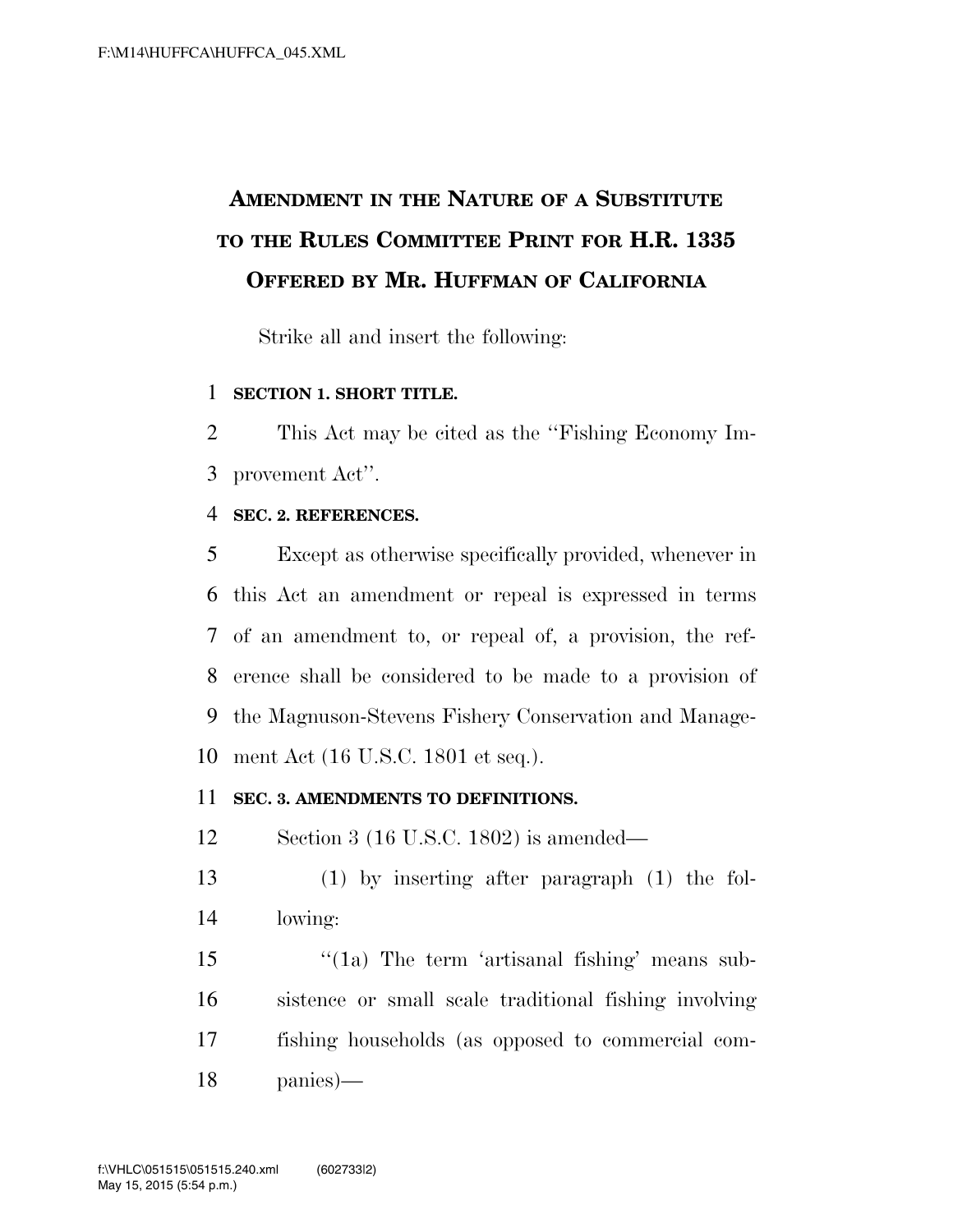| $\mathbf{1}$   | "(A) using a relatively small amount of                      |
|----------------|--------------------------------------------------------------|
| $\overline{2}$ | capital and energy and relatively small fishing              |
| 3              | vessels (if any);                                            |
| $\overline{4}$ | $\lq\lq$ (B) making short fishing trips, close to            |
| 5              | shore; and                                                   |
| 6              | "(C) mainly for local consumption.";                         |
| 7              | $(2)$ by inserting after paragraph $(27)$ the fol-           |
| 8              | lowing:                                                      |
| 9              | $\cdot$ (27a) The term 'marine aquaculture' means            |
| 10             | the propagation and rearing of aquatic species in            |
| 11             | controlled or selected environments in the exclusive         |
| 12             | economic zone."; and                                         |
| 13             | $(3)$ in paragraph $(16)$ , by adding at the end the         |
| 14             | following: "Such term does not include marine aqua-          |
| 15             | culture.".                                                   |
| 16             | SEC. 4. TRANSPARENCY AND PUBLIC PROCESS.                     |
| 17             | (a) ADVICE.—Section $302(g)(1)(B)$ (16 U.S.C.                |
|                | 18 $1852(g)(1)(B)$ is amended by adding at the end the fol-  |
| 19             | lowing: "Each scientific and statistical committee shall de- |
| 20             | velop such advice in a transparent manner and allow for      |
| 21             | public involvement in the process.".                         |
| 22             | MEETINGS.—Section $302(i)(2)$ (16<br>(b)<br>U.S.C.           |
| 23             | $1852(i)(2)$ is amended by adding at the end the following:  |
| 24             | "(G) Each Council shall make available on                    |
| 25             | the Internet website of the Council—                         |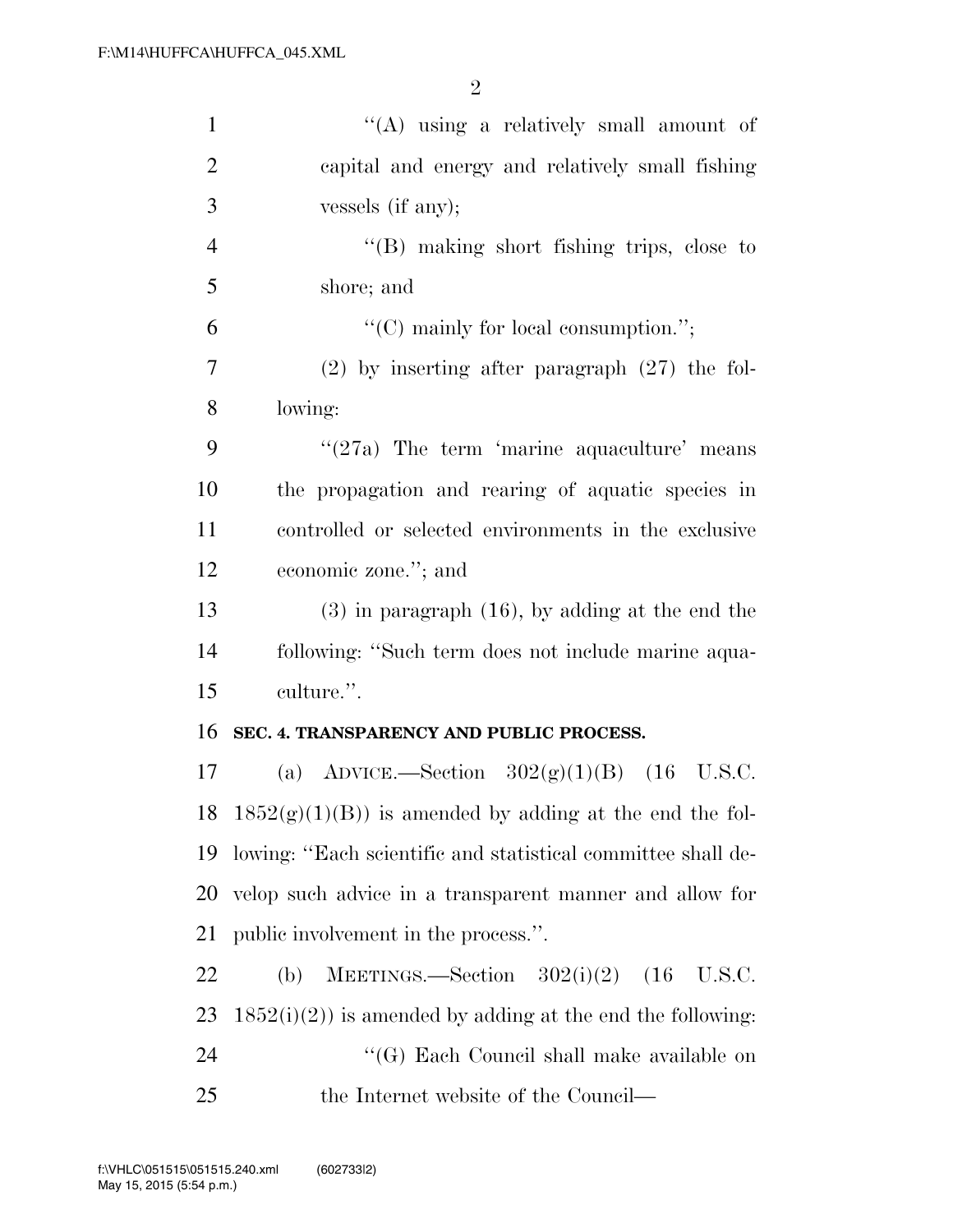| $\mathbf{1}$   | "(i) to the extent practicable, a Web            |
|----------------|--------------------------------------------------|
| $\overline{2}$ | cast or a live audio or video broadcast of       |
| $\mathfrak{Z}$ | each meeting of the Council, and of the          |
| $\overline{4}$ | Council Coordination Committee estab-            |
| 5              | lished under subsection (l), that is not         |
| 6              | closed in accordance with paragraph $(3)$ ;      |
| $\overline{7}$ | and                                              |
| 8              | "(ii) an audio or video recording (if            |
| 9              | the meeting was in person or by video con-       |
| 10             | ference), or a searchable audio recording        |
| 11             | or written transcript, of each meeting of        |
| 12             | the Council and of the meetings of commit-       |
| 13             | tees referred to in section $302(g)(1)(B)$ of    |
| 14             | the Council, by not later than 30 days           |
| 15             | after the conclusion of the meeting.             |
| 16             | "(H) The Secretary shall maintain and            |
| 17             | make available to the public an archive of       |
| 18             | Council and scientific and statistical committee |
| 19             | meeting audios, videos, and transcripts made     |
| 20             | available under clauses (i) and (ii) subpara-    |
| 21             | graph $(G)$ .".                                  |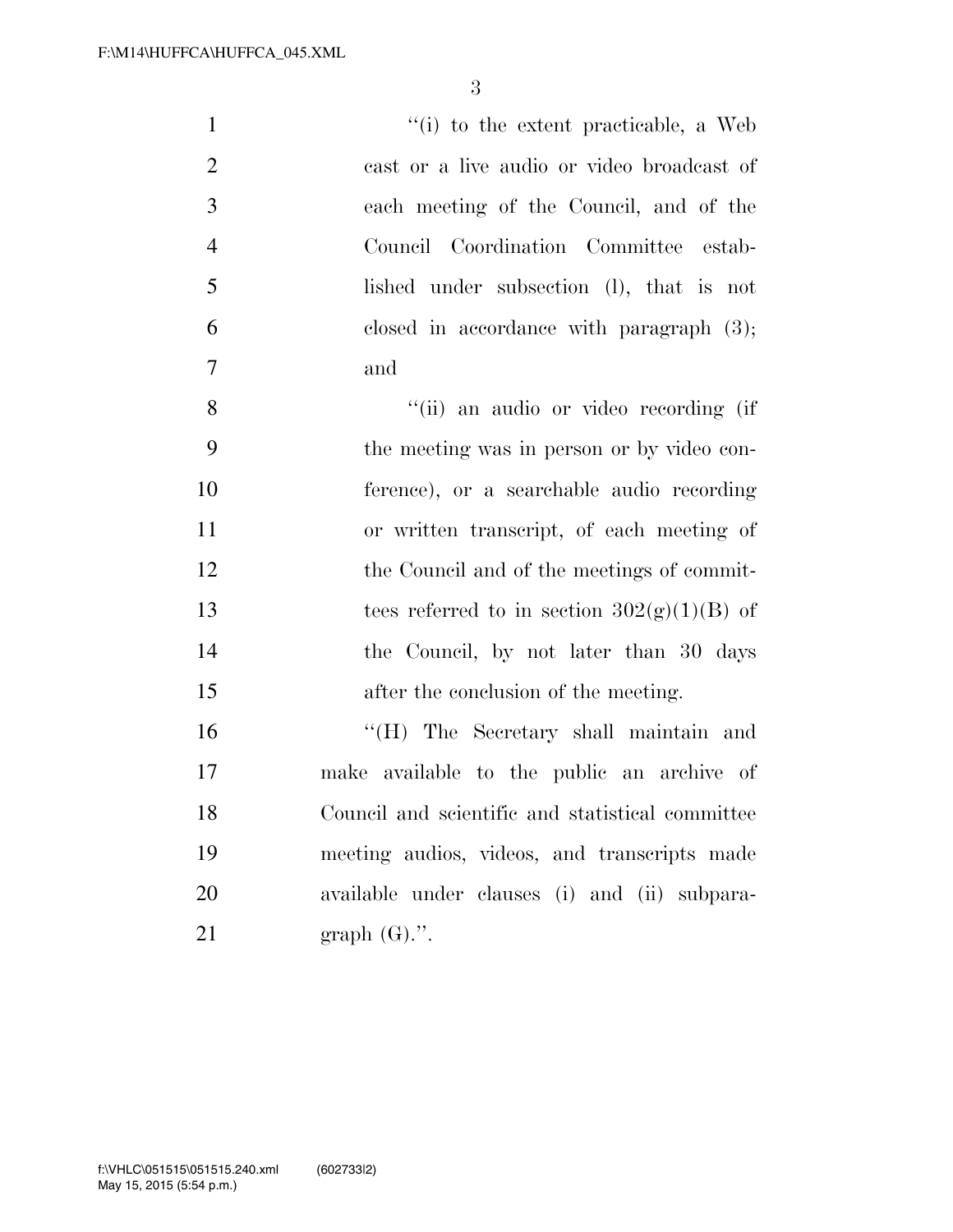| 1              | SEC. 5. INCLUSION OF ARTISANAL FISHING SECTORS IN      |
|----------------|--------------------------------------------------------|
| $\overline{2}$ | FISHERY MANAGEMENT PLANS.                              |
| 3              | Section $303(a)(13)$ (16 U.S.C. 1853(a)(13)) is        |
| 4              | amended by inserting "artisanal," after "include a de- |
| 5              | scription of the commercial, recreational,".           |
| 6              | SEC. 6. IMPROVING FISHERIES DATA COLLECTION.           |
| 7              | (a) ELECTRONIC MONITORING.—                            |
| 8              | $(1)$ ISSUANCE OF GUIDANCE.—                           |
| 9              | (A) REQUIREMENT.—The Secretary of                      |
| 10             | Commerce shall issue guidance regarding the            |
| 11             | use of electronic monitoring for the purposes of       |
| 12             | monitoring fisheries that are subject to the           |
| 13             | Magnuson-Stevens Fishery Conservation and              |
| 14             | Management Act (16 U.S.C. 1801 et seq.).               |
| 15             | (B) CONTENT.—The guidance shall—                       |
| 16             | (i) distinguish between monitoring for                 |
| 17             | data collection and research purposes and              |
| 18             | monitoring for compliance and enforcement              |
| 19             | purposes; and                                          |
| 20             | (ii) include minimum criteria, objec-                  |
| 21             | tives, or performance standards for elec-              |
| 22             | tronic monitoring.                                     |
| 23             | (C) PROCESS.—In issuing the guidance the               |
| 24             | Secretary shall—                                       |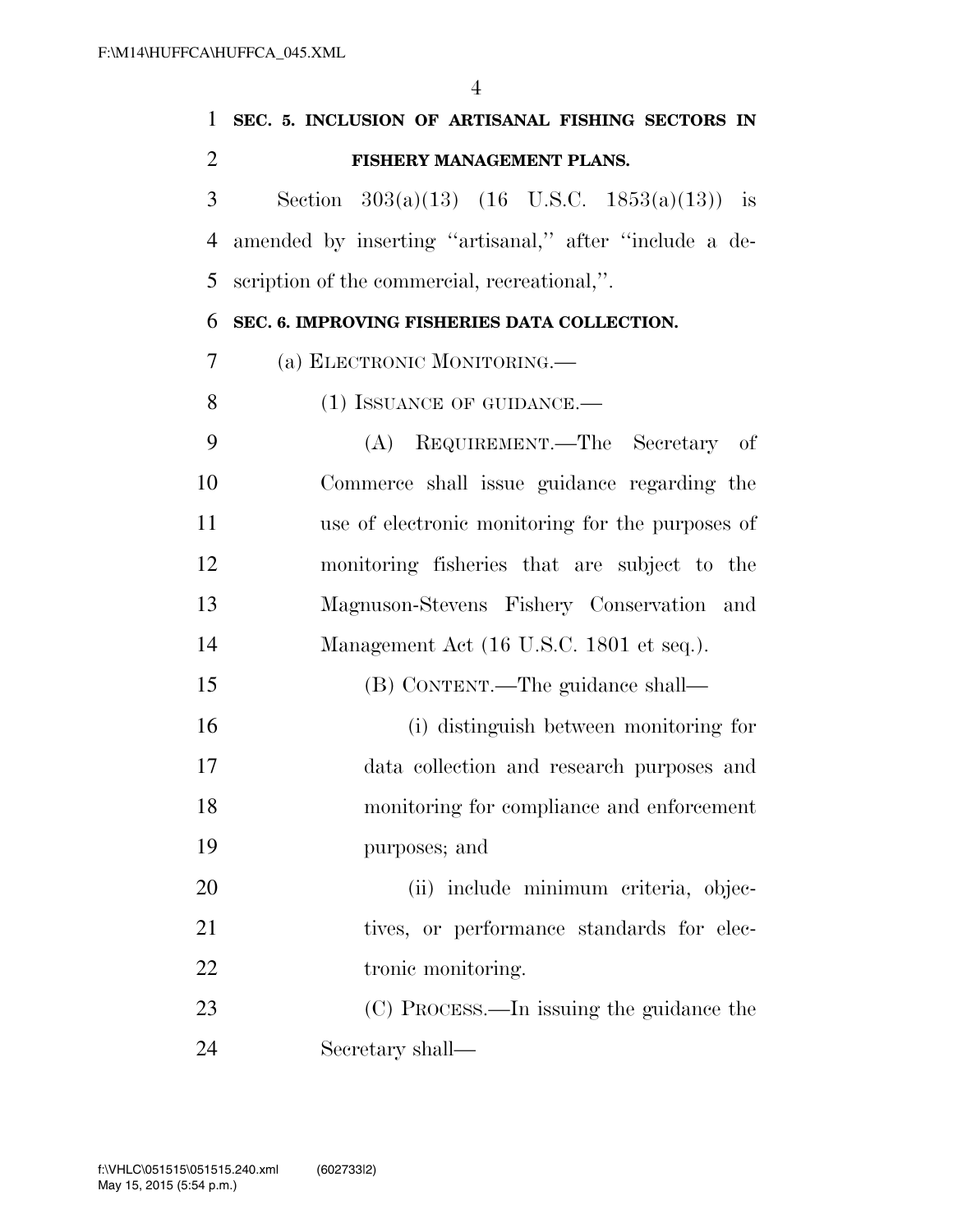| $\mathbf{1}$   | (i) consult with the Regional Fishery             |
|----------------|---------------------------------------------------|
| $\overline{2}$ | Management Councils and interstate fish-          |
| 3              | ery management commissions;                       |
| $\overline{4}$ | (ii) publish the proposed guidance;               |
| 5              | and                                               |
| 6              | (iii) provide an opportunity for the              |
| $\overline{7}$ | submission by the public of comments on           |
| 8              | the proposed guidance.                            |
| 9              | (2) IMPLEMENTATION OF MONITORING.—                |
| 10             | (A) IN GENERAL.—Subject to subpara-               |
| 11             | graph (B), and after the issuance of the final    |
| 12             | guidance, a Council, or the Secretary for fish-   |
| 13             | eries referred to in section $302(a)(3)$ of the   |
| 14             | Magnuson-Stevens Fishery Conservation and         |
| 15             | Management Act (16 U.S.C. 1852(a)(3)), may,       |
| 16             | in accordance with the guidance, on a fishery-    |
| 17             | by-fishery basis and consistent with the existing |
| 18             | objectives and management goals of a fishery      |
| 19             | management plan and the Act for a fishery         |
| 20             | issued by the Council or the Secretary, respec-   |
| 21             | tively, amend such plan—                          |
| 22             | (i) to incorporate electronic moni-               |
| 23             | toring as an alternative tool for data col-       |
| 24             | lection and monitoring purposes or for            |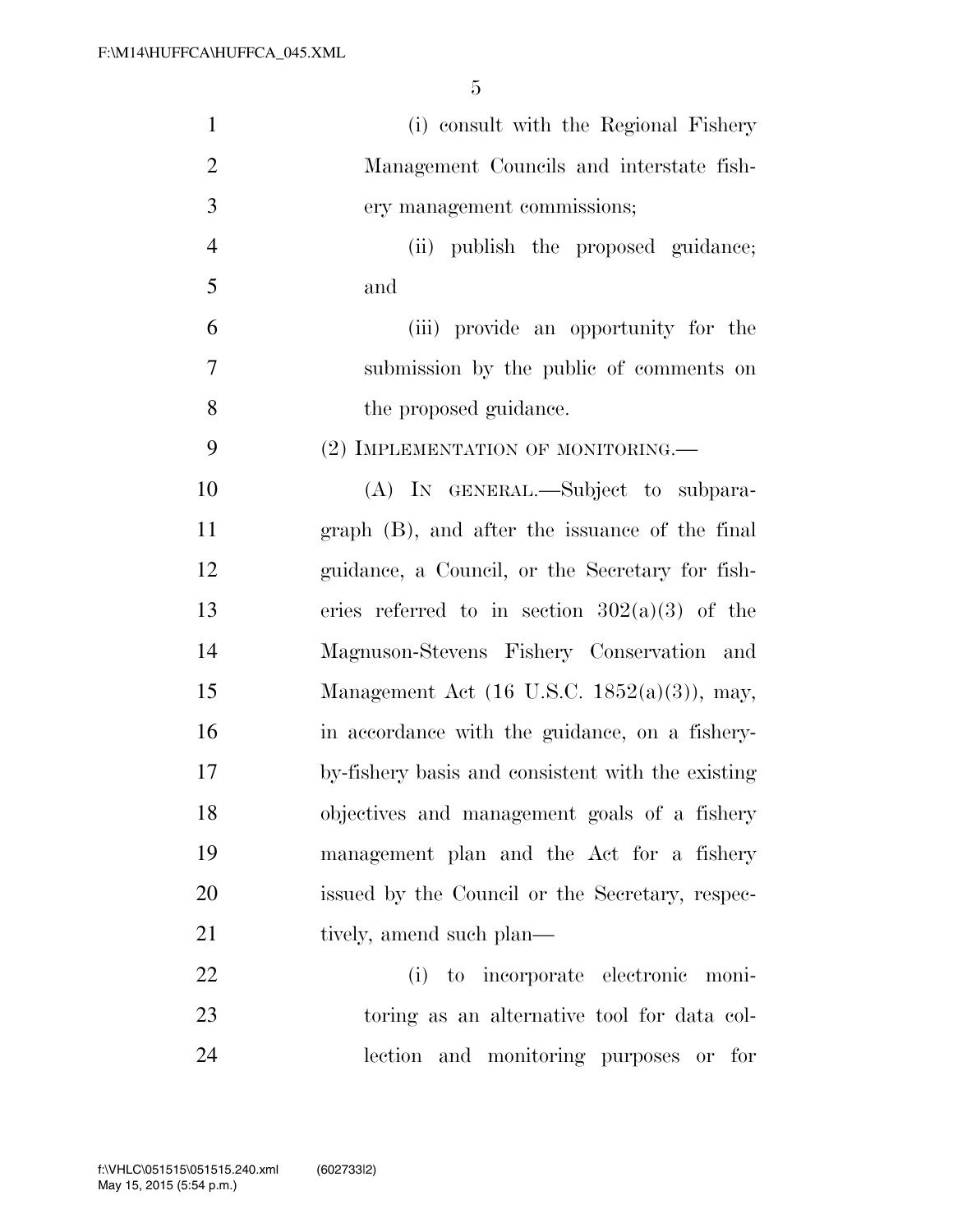| $\mathbf{1}$   | compliance and enforcement purposes (or                         |
|----------------|-----------------------------------------------------------------|
| $\mathbf{2}$   | both); and                                                      |
| 3              | (ii) to allow for the replacement of a                          |
| $\overline{4}$ | percentage of on-board observers with elec-                     |
| 5              | tronic monitoring.                                              |
| 6              | (B) COMPARABILITY.—Subparagraph (A)                             |
| $\overline{7}$ | shall apply to a fishery only if the Council or                 |
| 8              | Secretary, respectively, determines that such                   |
| 9              | monitoring will yield comparable data collection                |
| 10             | and compliance results.                                         |
| 11             | (3) PILOT PROJECTS.—Before the issuance of                      |
| 12             | final guidance, a Council, or the Secretary for fish-           |
| 13             | eries referred to in section $302(a)(3)$ of the Magnu-          |
| 14             | son-Stevens Fishery Conservation and Management                 |
| 15             | Act $(16 \text{ U.S.C. } 1852(a)(3))$ , may, subject to the re- |
| 16             | quirements of such Act, on a fishery-by-fishery                 |
| 17             | basis, and consistent with the existing objectives and          |
| 18             | management goals of a fishery management plan for               |
| 19             | a fishery issued by the Council or the Secretary, re-           |
| 20             | spectively, conduct a pilot project for the use of elec-        |
| 21             | tronic monitoring for the fishery.                              |
| 22             | (4) DEADLINE.—The Secretary shall issue final                   |
| 23             | guidance under this subsection by not later than 12             |
| 24             | months after the date of enactment of this Act.                 |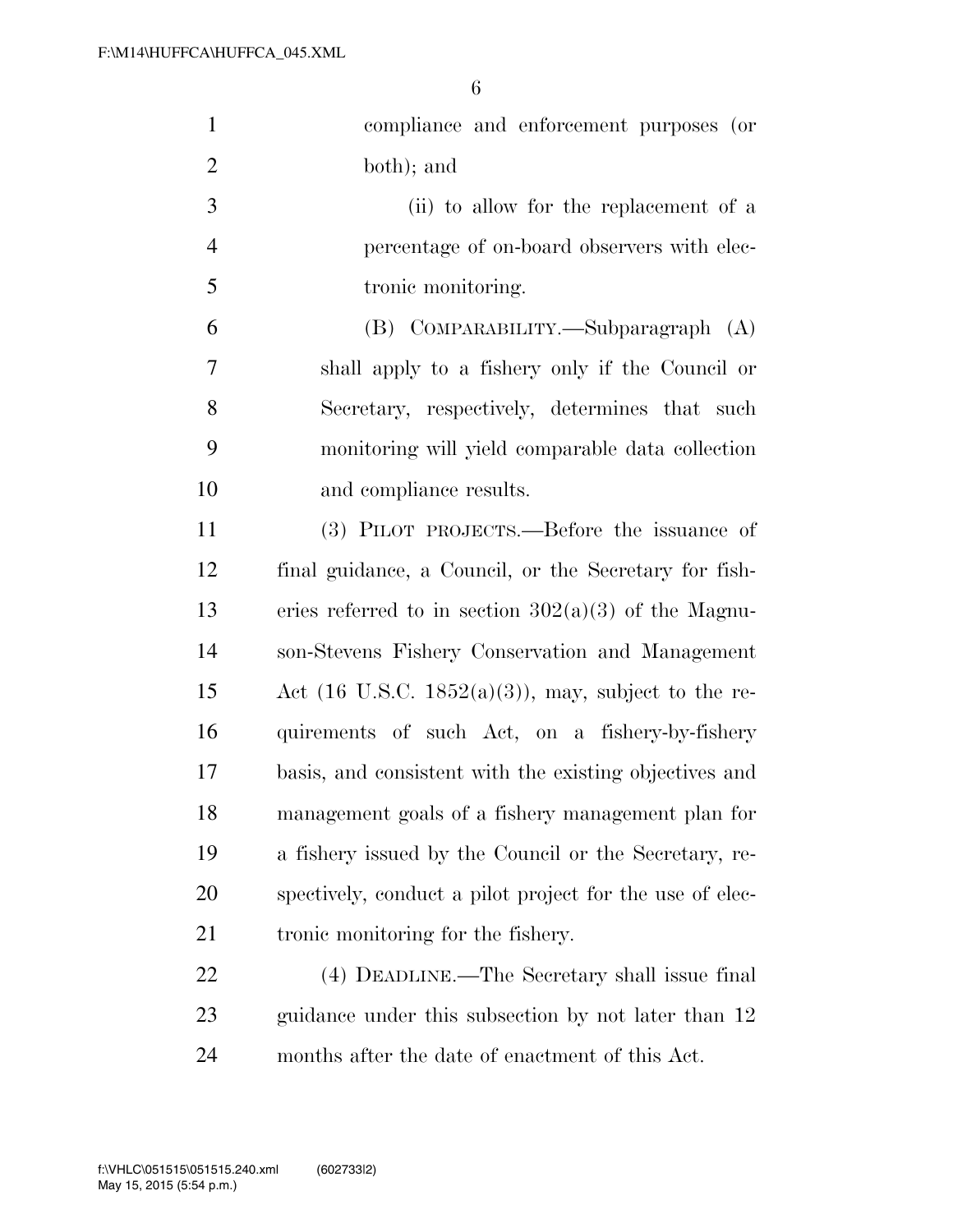(b) VIDEO AND ACOUSTIC SURVEY TECH- NOLOGIES.—The Secretary shall work with the Regional Fishery Management Councils and nongovernmental enti- ties to develop and implement the use pursuant to the Magnuson-Stevens Fishery Conservation and Manage- ment Act (16 U.S.C. 1801 et seq.) of video survey tech- nologies and expanded use of acoustic survey technologies. **SEC. 7. COOPERATIVE RESEARCH AND MANAGEMENT PRO-GRAM.** 

 (a) PLAN.—Section 318 (16 U.S.C. 1867) is amend-ed—

12 (1) in subsection (a), by inserting  $(1)$ " before the first sentence, and by adding at the end the fol-lowing:

 ''(2) Not later than one year after the date of enact- ment of the Fishing Economy Improvement Act, and after consultation with the Councils, the Secretary shall publish a plan for implementing and conducting the program es- tablished in paragraph (1). Such plan shall identify and describe critical regional fishery management and research needs, including for data-poor stocks for which limited sci- entific or commercial information is available, possible projects that may address those needs, and estimated costs for such projects. The plan shall be revised and up-dated every 5 years, and updated plans shall include a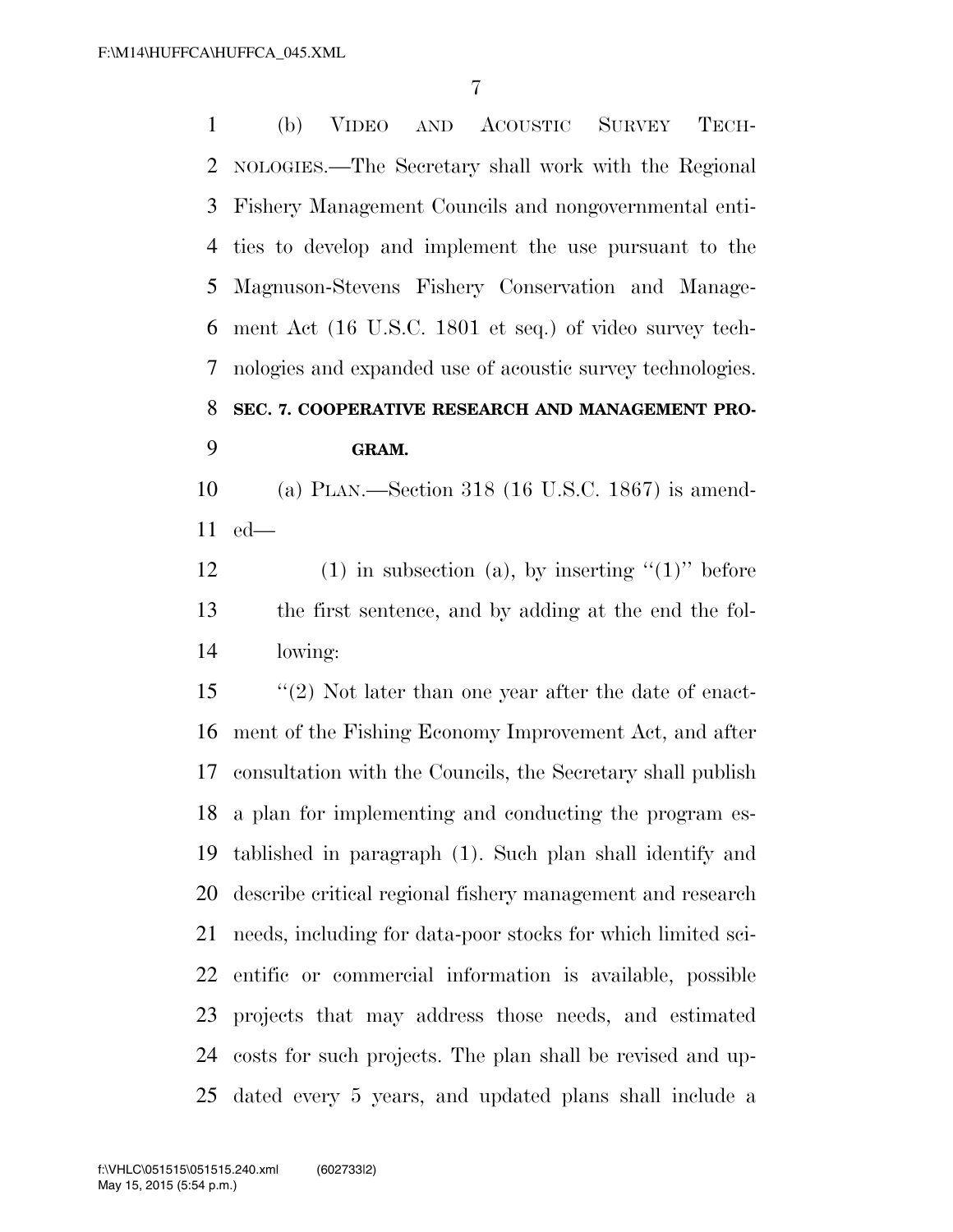brief description of projects that were funded in the prior 5-year period and the research and management needs that were addressed by those projects.''; (2) in subsection (b), by striking ''in consulta- tion with the Secretary.'' and inserting ''. Each Council shall provide a list of such needs to the Sec- retary on an annual basis, identifying and prioritizing such needs.''; and 9 (3) in subsection  $(c)$ — (A) in the heading, by striking ''FUNDING'' 11 and inserting "PRIORITIES"; and

 (B) in paragraph (1), by striking all after ''including'' and inserting an em dash, followed on the next line by the following:

15  $\langle (A)$  the use of fishing vessels or acoustic or other marine technology;

17  $\langle$  (B) expanding the use of electronic catch reporting programs and technology; and

 $\cdot$  (C) improving monitoring and observer coverage through the expanded use of electronic monitoring devices and satellite tracking sys- tems such as vessel monitoring systems (VMS) on small vessels.''.

 (b) ZEKE GRADER FISHERIES CONSERVATION AND MANAGEMENT FUND.—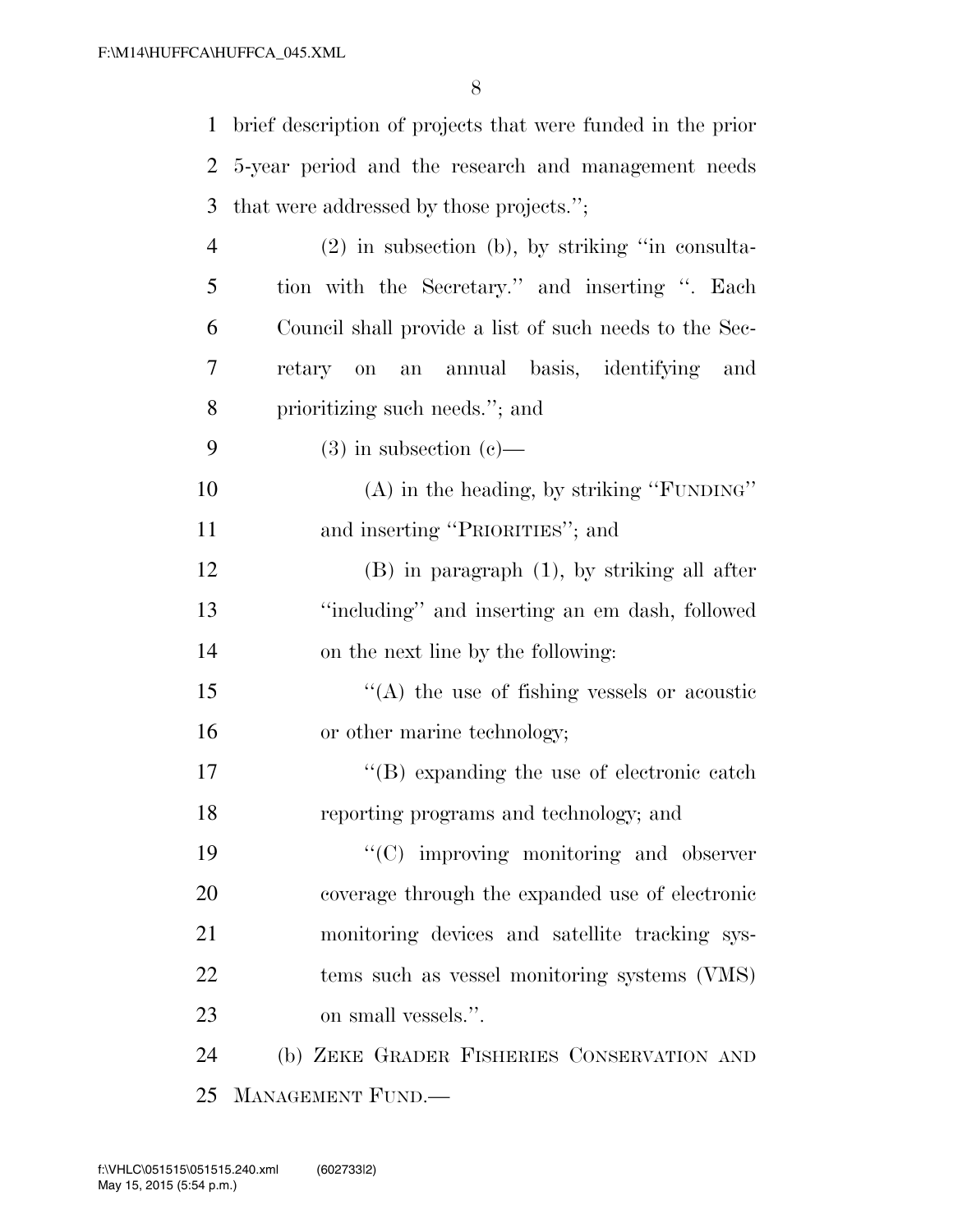| $\mathbf{1}$   | (1) IN GENERAL.—Section 208 of the Magnu-                            |
|----------------|----------------------------------------------------------------------|
| $\overline{2}$ | son-Stevens Fishery Conservation and Management                      |
| 3              | Reauthorization Act of 2006 (16 U.S.C. 1891b) is                     |
| $\overline{4}$ | amended—                                                             |
| 5              | $(A)$ in the section heading, by inserting                           |
| 6              | "ZEKE GRADER" before "FISHERIES CON-                                 |
| 7              | SERVATION AND MANAGEMENT FUND";                                      |
| 8              | $(B)$ in subsection $(a)$ , by inserting "Zeke                       |
| 9              | Grader" before "Fisheries Conservation and                           |
| 10             | Management Fund"; and                                                |
| 11             | $(C)$ in subsection $(c)$ , by striking "Fishery"                    |
| 12             | Conservation and Management Fund" each                               |
| 13             | place it appears and inserting "Zeke Grader"                         |
| 14             | Fisheries Conservation and Management                                |
| 15             | Fund".                                                               |
| 16             | (2) CLERICAL AMENDMENT.—The table of con-                            |
| 17             | tents is amended by striking the item relating to sec-               |
| 18             | tion 208 and inserting the following:                                |
|                | "Sec. 208. Zeke Grader Fisheries Conservation and Management Fund.". |
| 19             | (3) REFERENCES.—Any reference in a law,                              |
| 20             | map, regulation, document, paper, or other record of                 |
| 21             | the United States to the "Fisheries Conservation"                    |
| 22             | and Management Fund" is deemed to be a reference                     |
| 23             | to the "Zeke Grader Fisheries Conservation and                       |
| 24             | Management Fund".                                                    |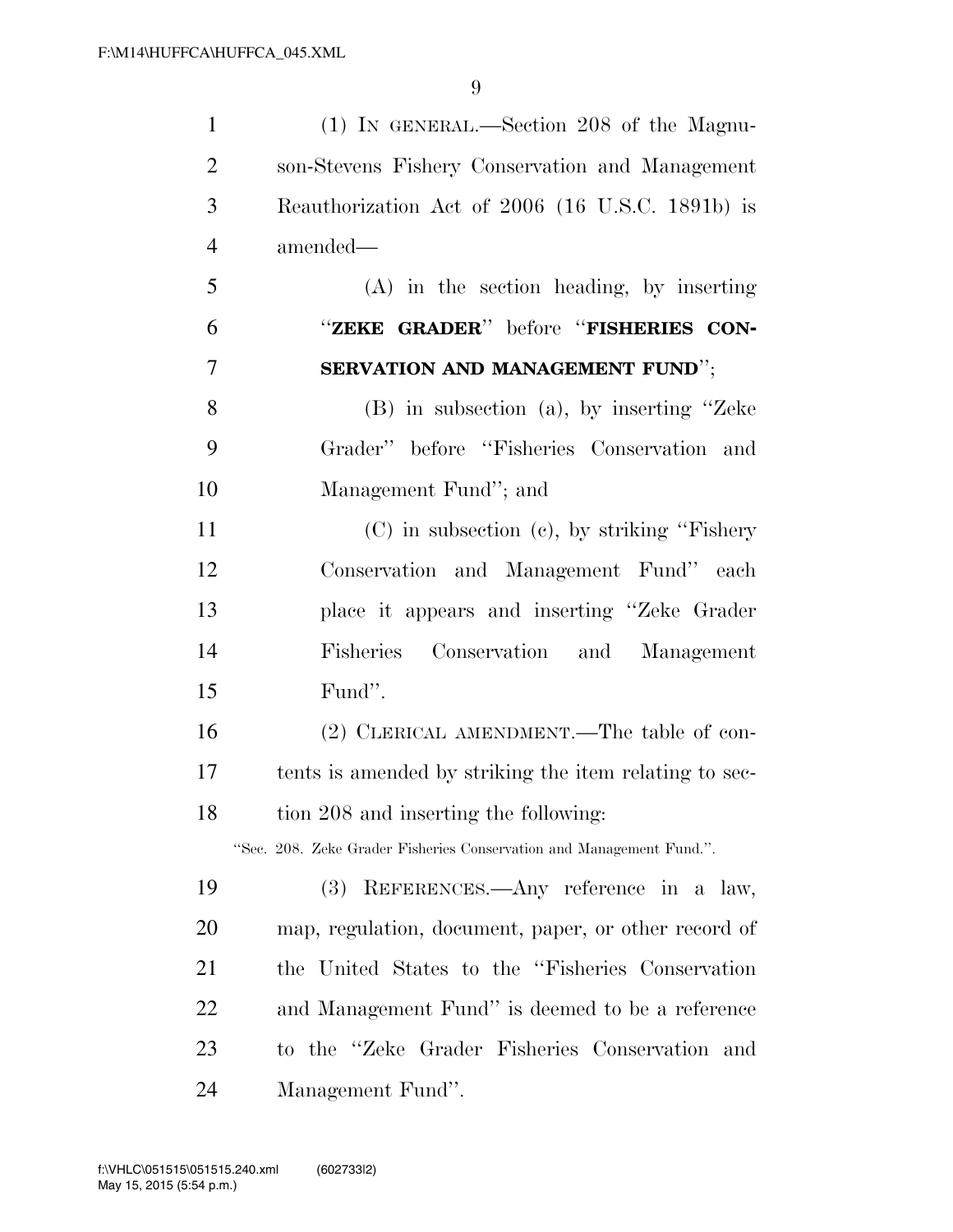| 1              | SEC. 8. GULF OF MEXICO FISHERIES COOPERATIVE RE-               |
|----------------|----------------------------------------------------------------|
| $\overline{2}$ | SEARCH AND RED SNAPPER MANAGEMENT.                             |
| 3              | REPORTING AND DATA COLLECTION<br>(a)<br>P <sub>RO</sub> -      |
| 4              | GRAM.—The Secretary of Commerce shall—                         |
| 5              | (1) in conjunction with the States, the Gulf of                |
| 6              | Mexico Fishery Management Council, and the rec-                |
| 7              | reational fishing sectors, develop and implement a             |
| 8              | real-time reporting and data collection program for            |
| 9              | the Gulf of Mexico red snapper fishery using avail-            |
| 10             | able technology; and                                           |
| 11             | (2) make implementation of this subsection a                   |
| 12             | priority for funds received by the Secretary and allo-         |
| 13             | cated to the Gulf of Mexico region under section 2             |
| 14             | of the Act of August 11, 1939 (commonly known as               |
| 15             | the "Saltonstall-Kennedy Act") $(15 \text{ U.S.C. } 713c-3)$ . |
| 16             | (b) STOCK SURVEYS AND STOCK ASSESSMENTS.                       |
| 17             | The Secretary of Commerce, acting through the National         |
| 18             | Marine Fisheries Service Regional Administrator of the         |
| 19             | Southeast Regional Office, shall for purposes of the Mag-      |
| 20             | nuson-Stevens Fishery Conservation and Management Act          |
| 21             | $(16 \text{ U.S.C. } 1801 \text{ et seq.})$ —                  |
| 22             | (1) develop a schedule of stock surveys and                    |
| 23             | stock assessments for the Gulf of Mexico Region and            |
| 24             | the South Atlantic Region for the 5-year period be-            |

26 for every 5-year period thereafter;

ginning on the date of the enactment of this Act and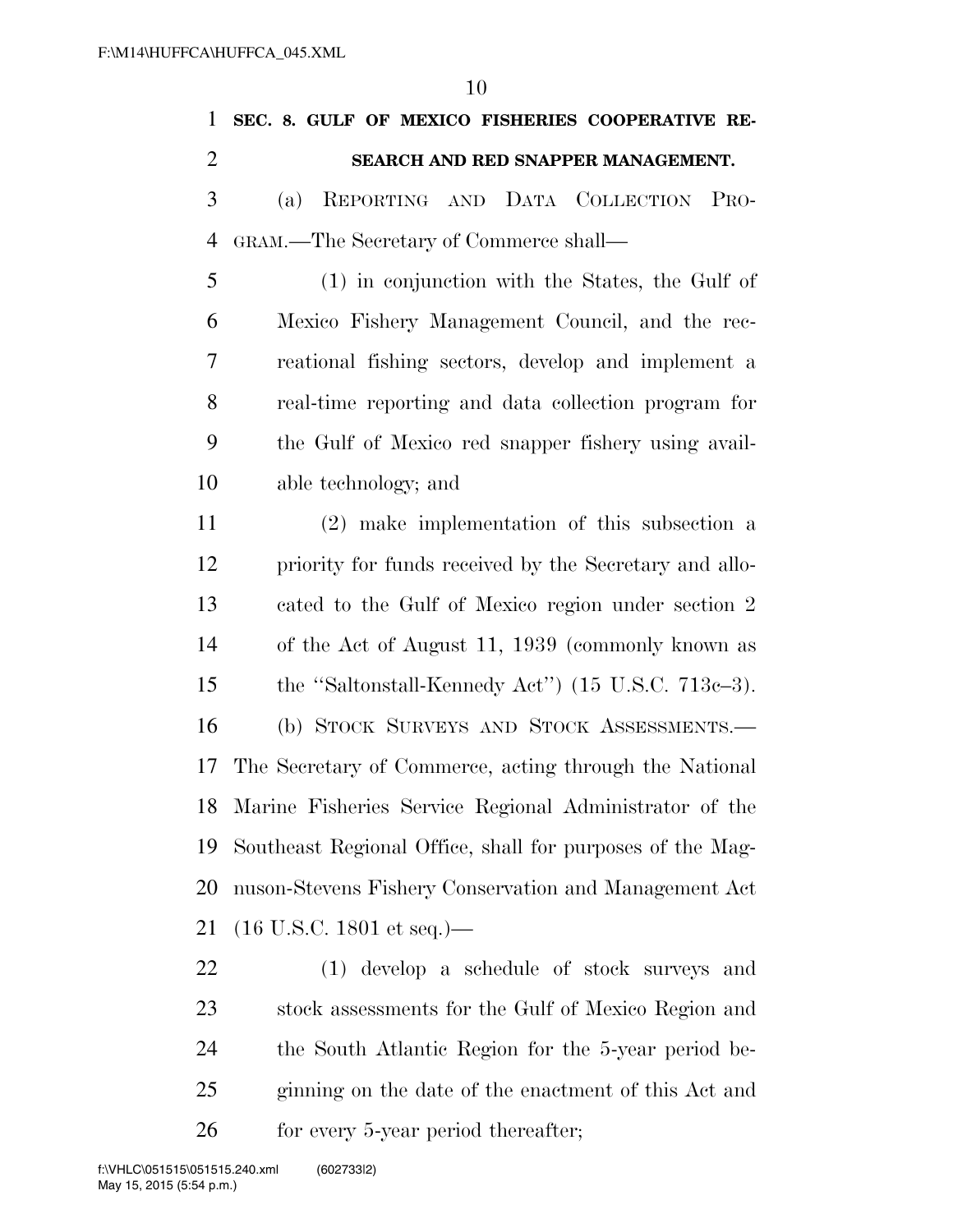| $\mathbf{1}$   | (2) direct the Southeast Science Center Direc-               |
|----------------|--------------------------------------------------------------|
| $\overline{2}$ | tor to implement such schedule; and                          |
| 3              | $(3)$ in such development and implementation—                |
| $\overline{4}$ | (A) give priority to those stocks that are                   |
| 5              | commercially or recreationally important; and                |
| 6              | (B) ensure that each such important stock                    |
| 7              | is surveyed at least every 5 years.                          |
| 8              | (c) USE OF FISHERIES INFORMATION IN STOCK AS-                |
| 9              | SESSMENTS.—The Southeast Science Center Director             |
| 10             | shall ensure that fisheries information made available       |
| 11             | through fisheries programs funded under Public Law           |
| 12             | $112-141$ is incorporated as soon as possible into any fish- |
| 13             | eries stock assessments conducted after the date of the      |
| 14             | enactment of this Act.                                       |
| 15             | SEC. 9. RECREATIONAL FISHING DATA.                           |
| 16             | (a) RECREATIONAL DATA COLLECTION.—Section                    |
| 17             | $401(g)$ (16 U.S.C. 1881(g)) is amended by redesignating     |
| 18             | paragraph $(4)$ as paragraph $(5)$ , and by inserting after  |
| 19             | paragraph $(3)$ the following:                               |
| 20             | "(4) FEDERAL-STATE PARTNERSHIPS.-                            |
| 21             | ``(A)<br>ESTABLISHMENT.—The Secretary                        |
| 22             | shall establish partnerships with States to de-              |
| 23             | velop best practices for implementation of State             |
| 24             | programs that are exempted under paragraph                   |
| 25             | (2).                                                         |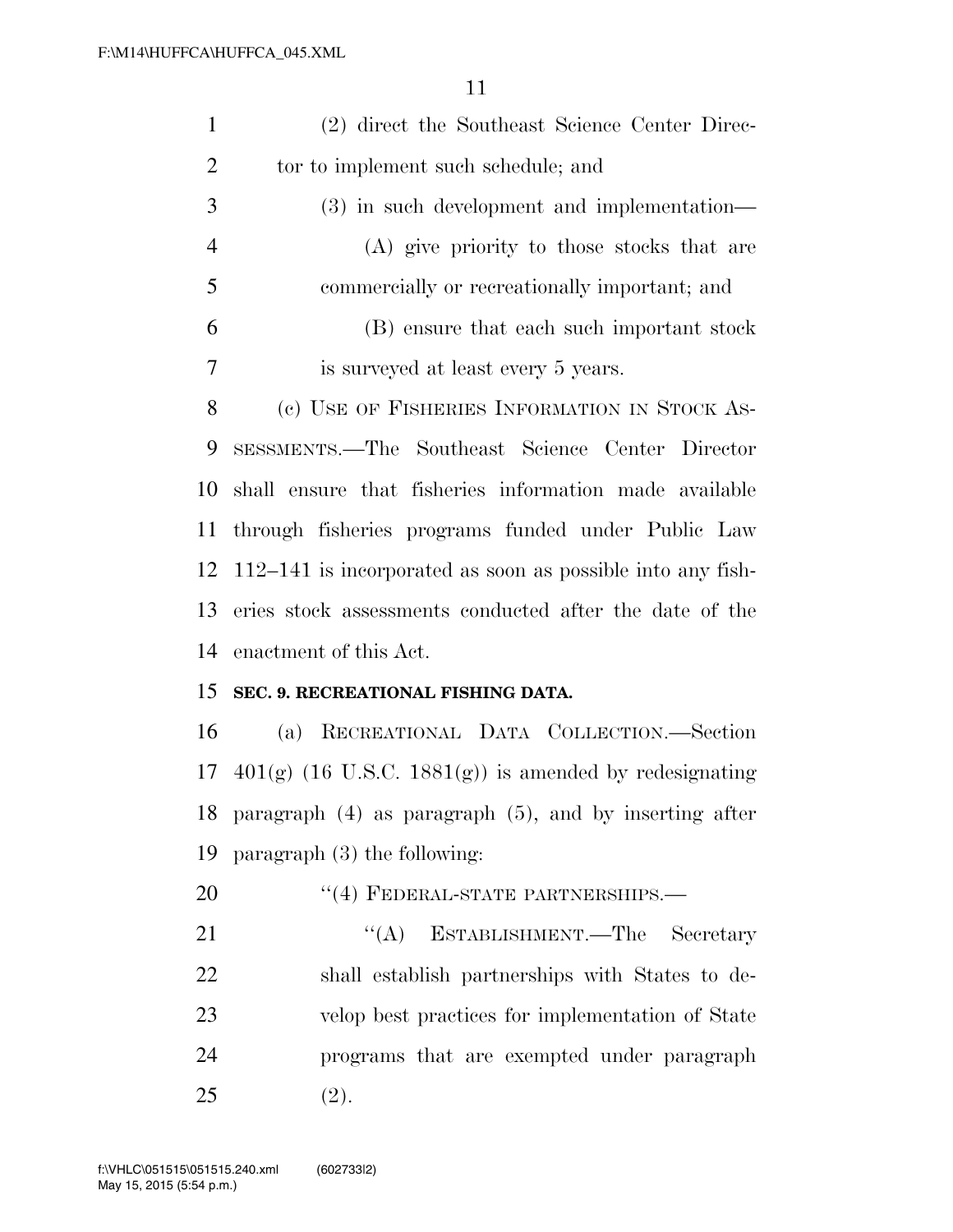| $\mathbf{1}$   | "(B) GUIDANCE.—The Secretary shall de-             |
|----------------|----------------------------------------------------|
| $\overline{2}$ | velop guidance, in cooperation with the States,    |
| 3              | that details best practices for administering      |
| $\overline{4}$ | State programs that are exempted under para-       |
| 5              | $graph (2)$ , and provide such guidance to the     |
| 6              | States.                                            |
| 7              | "(C) BIENNIAL REPORT.—The Secretary                |
| 8              | shall submit to the Congress and publish bien-     |
| 9              | mial reports that include—                         |
| 10             | "(i) the estimated accuracy of the reg-            |
| 11             | istry program established under paragraph          |
| 12             | (1) and of State programs that are ex-             |
| 13             | empted under paragraph $(2)$ ;                     |
| 14             | "(ii) priorities for improving rec-                |
| 15             | reational fishing data collection; and             |
| 16             | "(iii) an explanation of any use of in-            |
| 17             | formation collected by such State programs         |
| 18             | and by the Secretary, including a descrip-         |
| 19             | tion of any consideration given to the in-         |
| 20             | formation by the Secretary.                        |
| 21             | "(D) STATE GRANT PROGRAM.—The Sec-                 |
| 22             | retary shall make grants to States to improve      |
| 23             | implementation of State programs consistent        |
| 24             | subsection. The Secretary shall<br>this<br>with    |
| 25             | prioritize such grants based on the ability of the |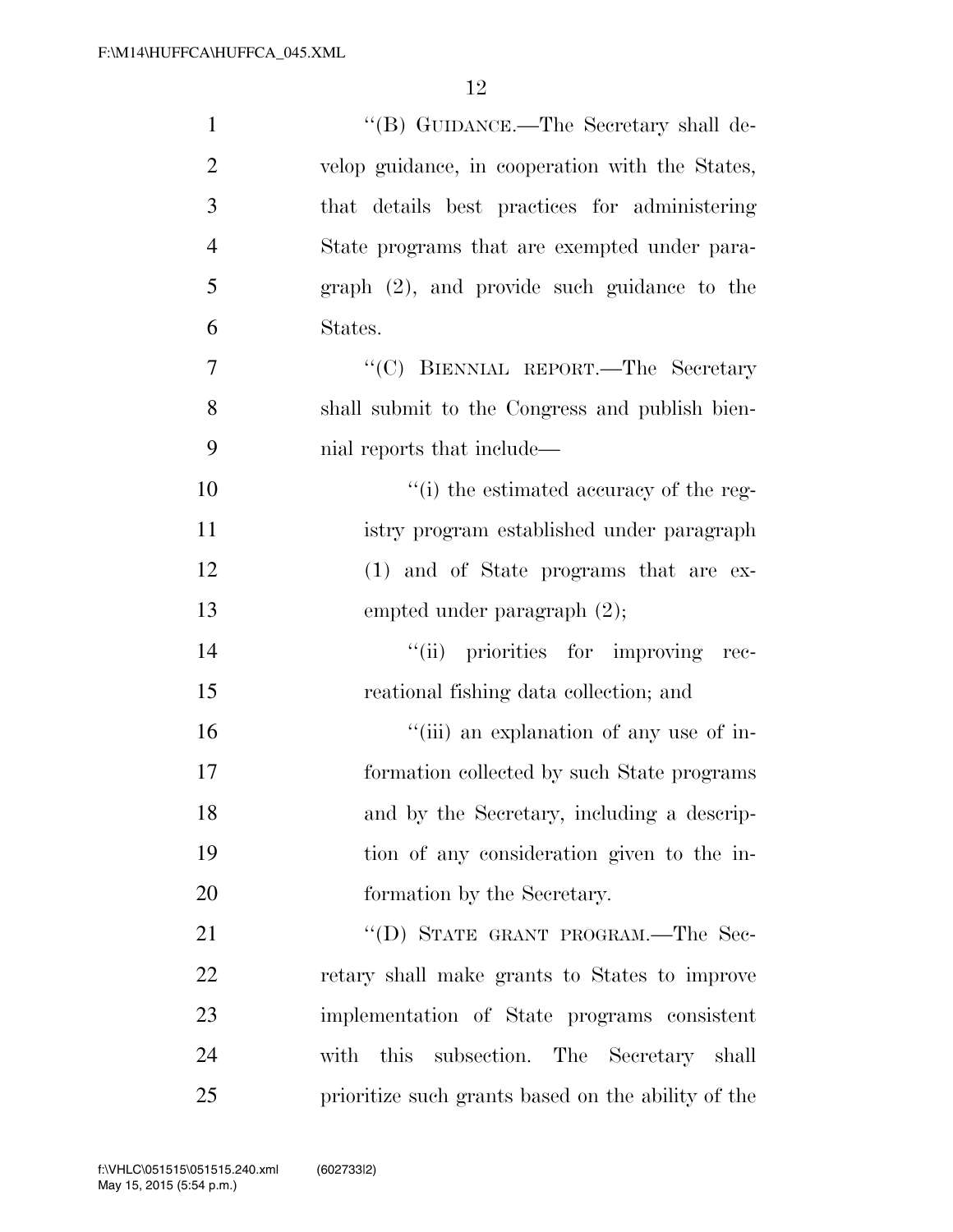|   | grant to improve the quality and accuracy of |
|---|----------------------------------------------|
| 2 | such programs.".                             |

 (b) STUDY OF RECREATIONAL FISHERIES DATA.— (1) IN GENERAL.—Not later than 60 days after the date of the enactment of this Act, the Secretary of Commerce shall enter into an agreement with the National Research Council of the National Academy of Sciences to study the implementation of the pro- grams described in section 401 of the Magnuson- Stevens Fishery Conservation and Management Act (16 U.S.C. 1881). The study shall—

 (A) provide an updated assessment of rec- reational survey methods established or im- proved since the publication of the Council's re- port entitled ''Review of Recreational Fisheries Survey Methods (2006)'';

 (B) evaluate the extent to which the rec- ommendations made in that report were imple-19 mented pursuant to subsection  $(g)(3)(B)$  of that section; and

 (C) examine any limitations of the Marine Recreational Fishery Statistics Survey and the marine recreational information program estab-24 lished under subsection  $(g)(3)(A)$  of that sec-tion.